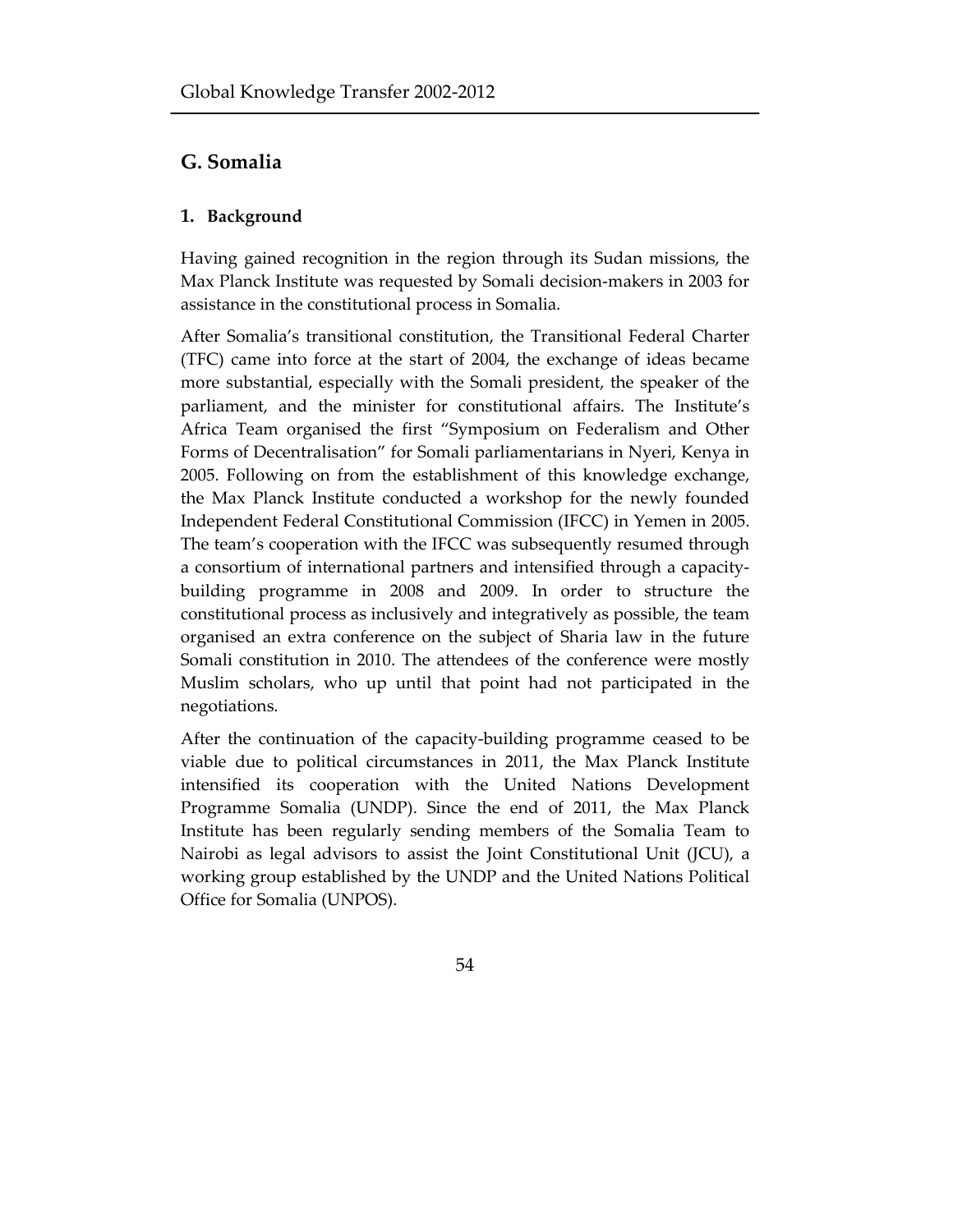The team's main objective is to inform the Somali actors in a neutral and unbiased manner about different constitutional options as well as their consequences. This is done on the basis of comparative legal research and analysis. In this way, the team is enabling the Somali actors to make political decisions in the form of constitutional regulations that meet international standards. The team also makes use of its expertise in international law and comparative constitutional law in this context. Examples of constitutional law in Islamic and African states usually serve as the basis of discussion and work for this knowledge exchange with the Somalis. In this process, the Max Planck Institute team integrates the specific social, cultural, political and religious interests and needs of the Somali actors into the discourse on constitutional and legal issues.

As participation and inclusivity are fundamental requirements of all successful constitutional processes, it is essential that the Somali people draft their future constitution themselves. The team gives active support in this process but does not contribute in relation to political matters. Nevertheless, human rights standards and standards of democratic legitimacy are dealt with in order to reinforce the constitutional process's peacemaking effect.

The legal support given to the constitutional process in Somalia is of considerable interest to the development of international legal studies. In such a case, issues like the duties of the international community (e.g. "the responsibility to protect") or the standards for modern constitutions set in international law (e.g. "the right to democracy") can be discussed with reference to a textbook example of a "failed state".

In addition to this, the region of Somaliland, which declared independence from Somalia 20 years ago, raises questions about both the emergence and recognition of states. The inclusion of the Somalia projects in the broader agenda of academic research results in synergy effects which are reflected in the results of theoretical research.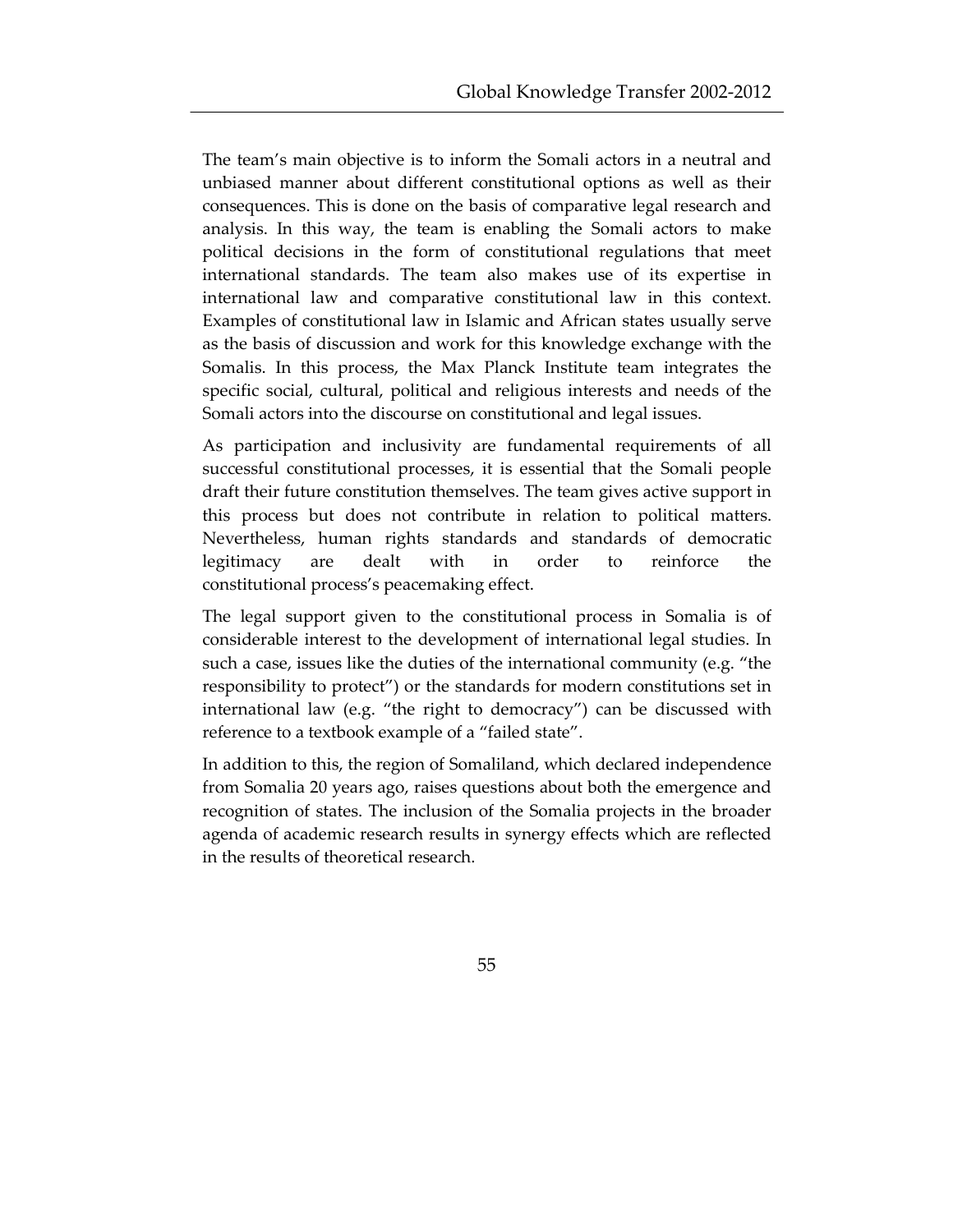## **2. Projects**

### **a. Symposium on federalism and other forms of decentralisation**

The Max Planck Institute Somalia Team held the first week-long symposium on different forms of decentralisation for Somali parliamentarians in April 2005. The event took place in Nyeri, Kenya and was organised in consultation with the Intergovernmental Authority on Development (IGAD) and with financial support from the German Organisation for Technical Cooperation (GTZ). 25 parliamentarians, who were selected by the parliament speaker in a representative manner, as well as five representatives of civil society took part at the symposium.

The subject matter of the symposium was a comparative legal overview of federal forms of government with special consideration given to the challenges which Somalia must face in its constitutional process and which were not dealt with on the TFC of 2004. In view of this, the objective was to present the participants with options which could serve as solutions to problems in the drafting of a constitution.

The symposium also resulted in production and distribution of the first edition of the "Max Planck Manual on Different Forms of Decentralization".

## **b. Further training of IFCC members**

In 2007, the Max Planck Institute organised a workshop in Yemen in order to assist members of the newly established IFCC in their work. The workshop was financed by the GTZ and was organised in cooperation with the UNDP and IGAD. As the TFC expressly provides for the establishment of a federal system, the workshop focused on the various options for decentralised government structures.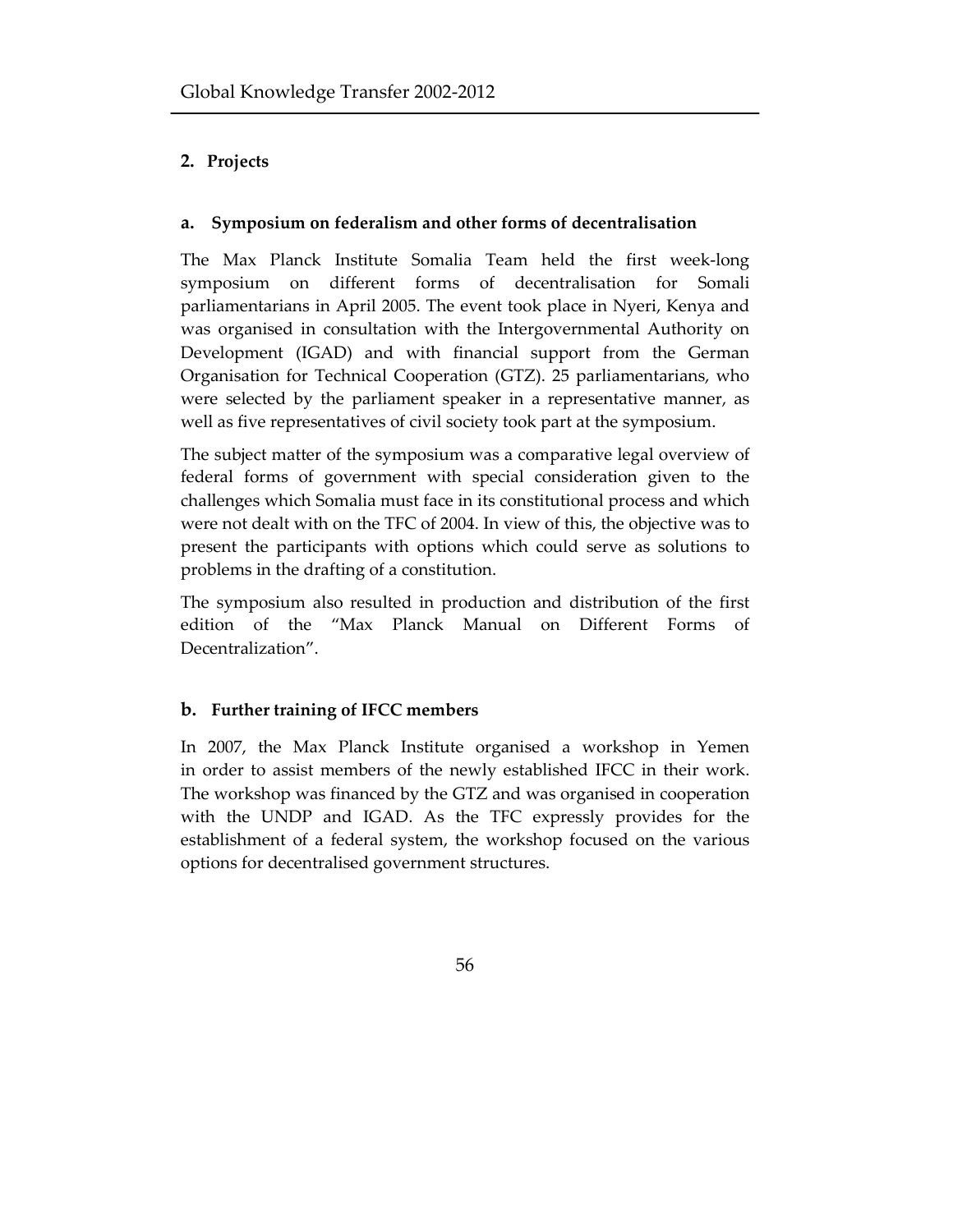

*Somali workshop participants in Kampala June/July 2008*

The IFCC made a request for more further training courses. The Max Planck Institute Somalia Team fulfilled this request by designing a capacity-building programme within the framework of the constitutional process, which was supervised by an international consortium led by the UNDP. Together with international partners, which included the UNPOS, the National Democratic Institute, Oxfam Novib (a Dutch organisation for international development cooperation) and Interpeace, as well as the UNDP, the Max Planck Institute took on the responsibility of the further training of the IFCC in constitutional law. In addition to this, the Max Planck Institute assisted in the development of a draft constitution.

To these ends, the Max Planck Institute Somalia Team organised a series of workshops for members of the IFCC in Kenya and Uganda. The aim of this programme was to work out and compare different options in relation to constitutional law and thus give an overview of the different possibilities for the formation of a constitution. The constitutional structures of federal and decentralised states, the formation of government institutions, the horizontal separation of powers and the fundamental characteristics of federalism were analysed using a comparative law approach. In this way, the Somalis' particular interest in questions of federal order was taken into account. This interest reflects the specific problems of the country in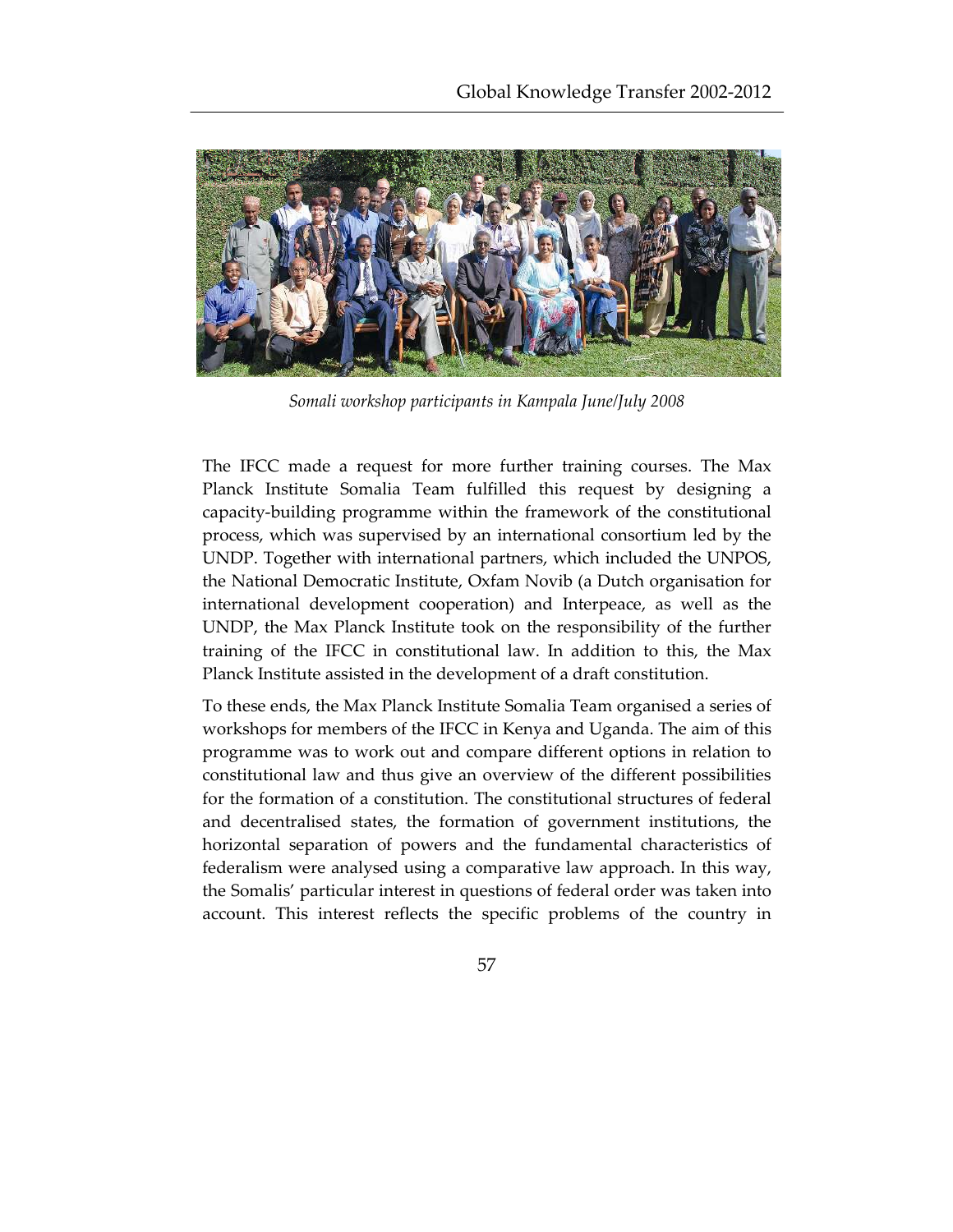respect to the integration of centrifugal powers and independent or partially independent regions. The question of the future status of Somaliland and Puntland were intensively analysed. Different options for a future Somali constitution were worked out and the implications they would have for the country's constitutional structure were discussed. Following a request from the IFCC, the Max Planck Institute Somalia Team offered a workshop on the integration of Sharia and customary law into the future Somali constitution.

The successful peace efforts in Djibouti between the Transitional Federal Government (TFG) and the Alliance for the Re-liberation of Somalia (ARS) in 2008 resulted not only in new presidential elections being held and the nomination of a new prime minister, but also in the expansion of the parliament and IFCC. However, the agreed restructuring and expansion of the IFCC was delayed. This meant that the Max Plank Institute's capacitybuilding programme with the commission had to be postponed for some months.

Nonetheless, during this transitional period the Max Planck Institute was active in the different activities of the UNDP-led international consortium, which gave assistance in the constitutional process. Members of the Max Planck Institute Somalia Team were therefore able to contribute their expertise on international law to the consortium by contributing at conferences in Naivasha and Mombasa. The team was also able to assist the parliament with the "Draft Act to Provide for the Draft Constitution of the Republic of Somalia".

Following the restructuring of the IFCC, the Max Planck Institute Somalia Team began holding refresher workshops in Nairobi in 2009. These were especially aimed at new members of the IFCC.

Simultaneous interpreting was used for all workshops. In order to make participation and understanding easier for attendees, the Somalia Team prepared handbooks and PowerPoint Presentations which were also translated into Somali. In addition to this, the Max Planck Institute compiled readers which contained texts from the constitutions of different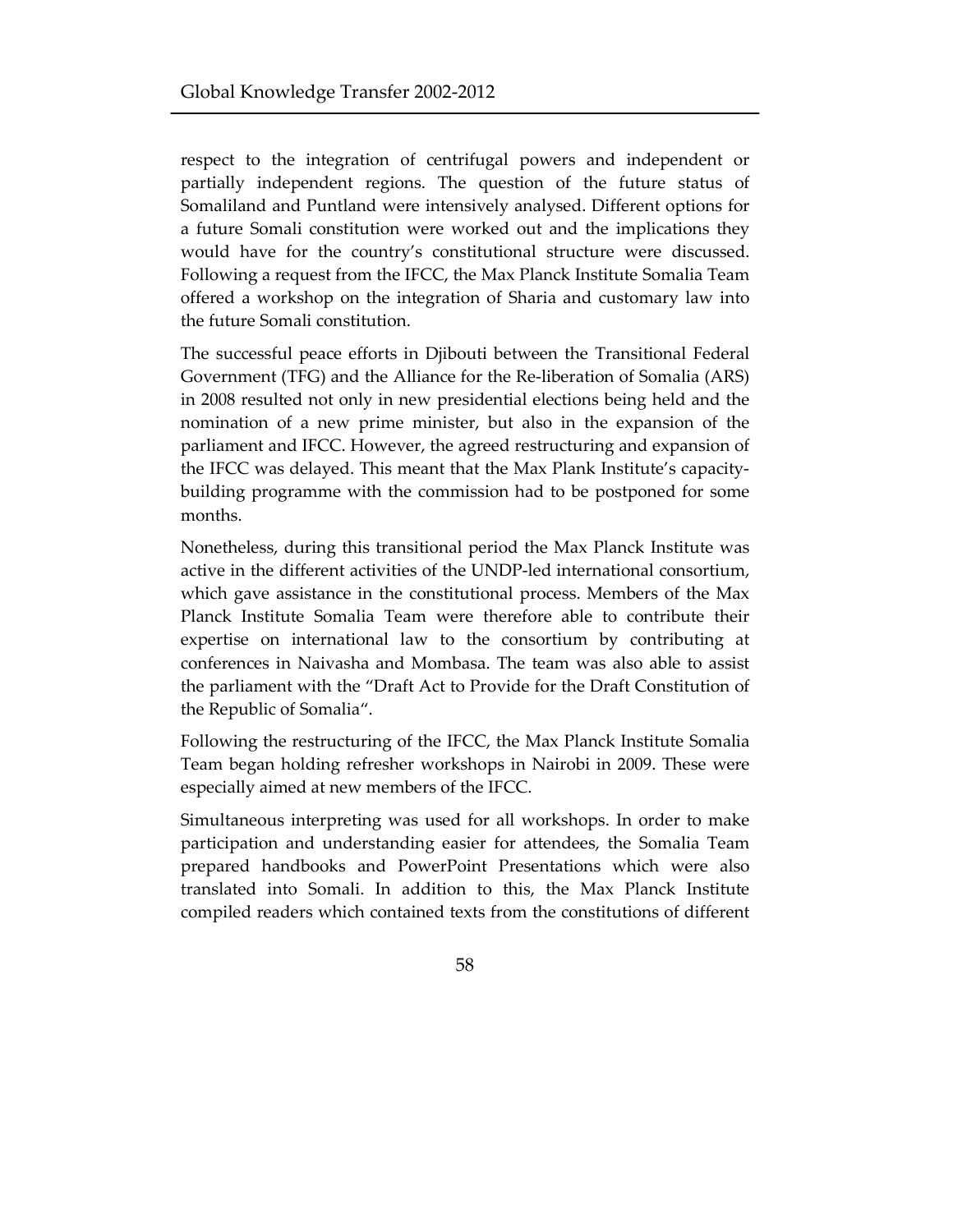countries that dealt with the subject areas. With the help of these texts, the different options for the formulation of a constitution could be discussed in smaller groups.

### **c. Visit of the Somali Minister of Constitutional and Federal Affairs**

The Max Planck Institute maintains close contact with the Somali institutes involved in the constitutional process. One result of the continuous exchange of ideas was a visit by the Somali Minister for Constitutional and Federal Affairs, Madobe Nunow Mohamed, to the Max Planck Institute from 30 April to 1 May 2009.

The meeting in Heidelberg served the purpose of giving the minister a comprehensive and direct impression of the expertise of the Max Planck Institute as well as its activities and its approach in relation to the Somali constitutional process. During his visit, the minister requested that the Max Planck Institute contribute to this process by defining the roles and functions of the different institutions involved in the constitutional process more clearly. With a view to this, it was necessary to specify the respective responsibilities of the ministry itself (MCFA), the Parliamentary Constitutional Commission (PCC) and the IFCC. The Max Planck Institute fulfilled this request by taking steps to deepen the coordination and cooperation between these different actors through advice and recommendations.

#### **d. Workshop for members of the IFCC, the PCC and the MCFA**

At the request of the Somali government, the Max Planck Institute invited representatives of the IFCC, the PCC and the MCFA to Heidelberg. A workshop was held here from 24 to 30 July 2009 to develop ideas for supporting cooperation between these different parties, all of whom are important actors in the Somali constitutional process.

The event was aimed at improving the structures, processes and workflow between the institutions in order to enable them to cooperate in the most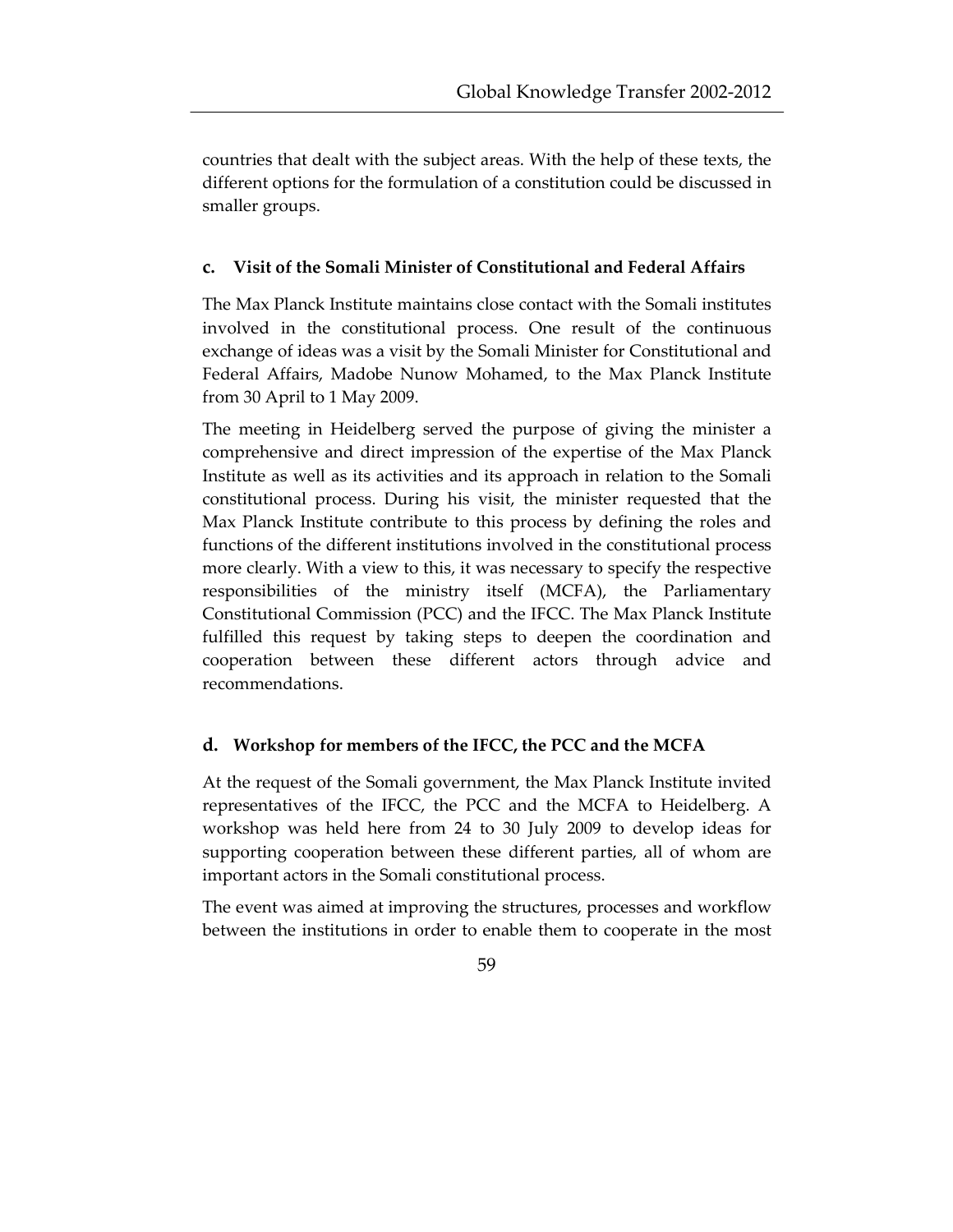efficient, result-orientated and expedient way possible in relation to the constitutional process. Therefore, the workshop offered the different parties a platform to formulate their respective positions and to promote understanding between the institutions. Representatives of the IFCC also used this opportunity to present the progress made to that date on the development of a first draft constitution. In discussions on further approaches to the constitutional process, the participants agreed that extensive cooperation between the different institutions was necessary. In addition to this, there was a need for the PCC and the MCFA to be included in future events so as to ensure that all the institutions involved in the Somali constitutional process would have the same level of knowledge.

#### **e. Symposium on Islamic law in the constitutions of Muslim countries**

The Max Planck Institute organised a symposium on the subject of "Sharia Law in Constitutions of Muslim Countries: Challenges for the Somali Constitution-Building Process" in Djibouti from 6 to 10 February 2010. The aim of the event was to involve further sections of Somali society in the constitutional process and thus to ensure the inclusivity and increase the legitimacy of the future constitution. The participants were Somali ulema (legal scholars), members of the Transitional Federal Parliament (TFP) and members of the TFG.

As the Somali ulema were the main target audience of the symposium, the event presented an opportunity to initiate a constructive dialogue between Islamic groupings, the TFG and the TFP. This dialogue served to overcome the prejudices of the ulema in relation to the constitutional process and the constitution. Important actors, who were formerly not involved in the constitutional process, could be addressed and drawn into the discussion in this way.

In a discussion presided over by Prof. Wolfrum, the Somali participants and a team of international legal experts dealt with questions on the integration of Sharia law into the future Somali constitution. A lecture on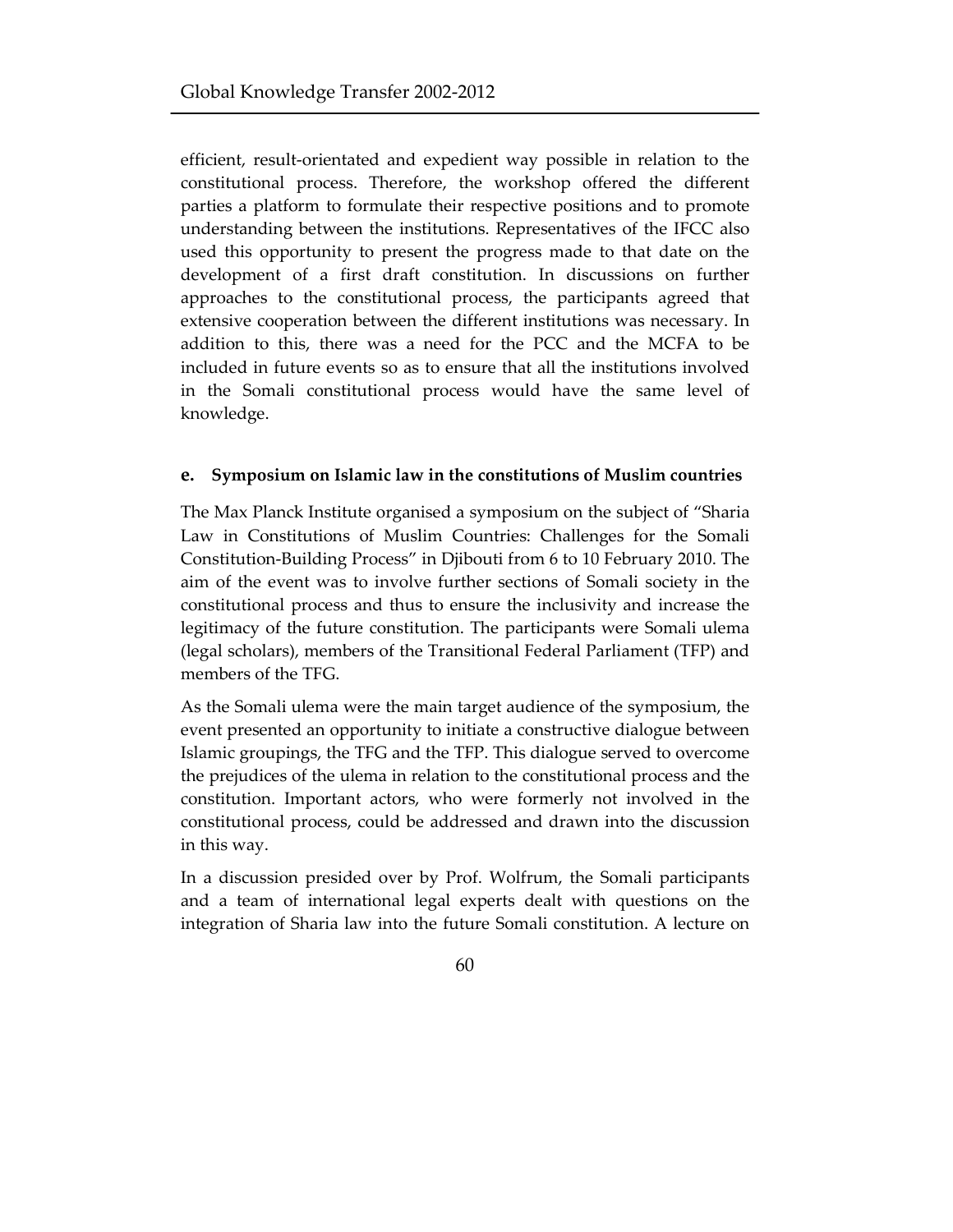"Sharia and the separation of powers" was given by the renowned expert on Islamic law, Prof. Kamali (Malaysia). He described regulations from Sharia law, which reflect and confirm the basic concept of the separation of powers. Building on this basis, he outlined different prospects for the development of the constitution with reference to numerous examples from the constitutions of different Muslim countries. Other contributions dealt with the subjects areas of "Sharia and Human Rights" (Prof. Khalil, Sudan) and "The Judiciary in Constitutions of Muslim States" (Prof. Ebeku, Nigeria, and Prof. Khan, Pakistan). Prof. Wolfrum contributed to the symposium with a presentation on the subject of "Lawfulness and the Compatibility of Laws with Sharia and the Constitution".

The symposium acted as the starting point of a political training programme which was planned and carried out by the UNDP-led consortium for the Somali constitutional process. It was financed by the Federal Foreign Office of Germany and organised in cooperation with the Somali Ministry for Constitutional and Federal Affairs.

#### **f. Cooperation with UNDP Somalia and UNPOS**

In 2011, the Max Planck Institute continued its support of the Somali constitutional process, including collaboration with UNDP within the project's framework to support the Somali constitutional process. Political changes in Somalia, such as the extension of the TFP's mandate, the resulting election of a new president, the subsequent reshuffle of the Somali government and, last but not least, the humanitarian disaster caused by the drought made the implementation of the support projects more difficult. Nevertheless, the Max Planck Institute brought its legal expertise into the Somali constitutional process.

Staff from the Africa Team created an options paper for UNDP (Max Planck Paper on Constitutional Adoption and Transition Options for Somalia) as an internal working document. This paper presents options for adopting a constitution from a comparative perspective. With the use of examples, adoption of a constitution by referendum, parliament,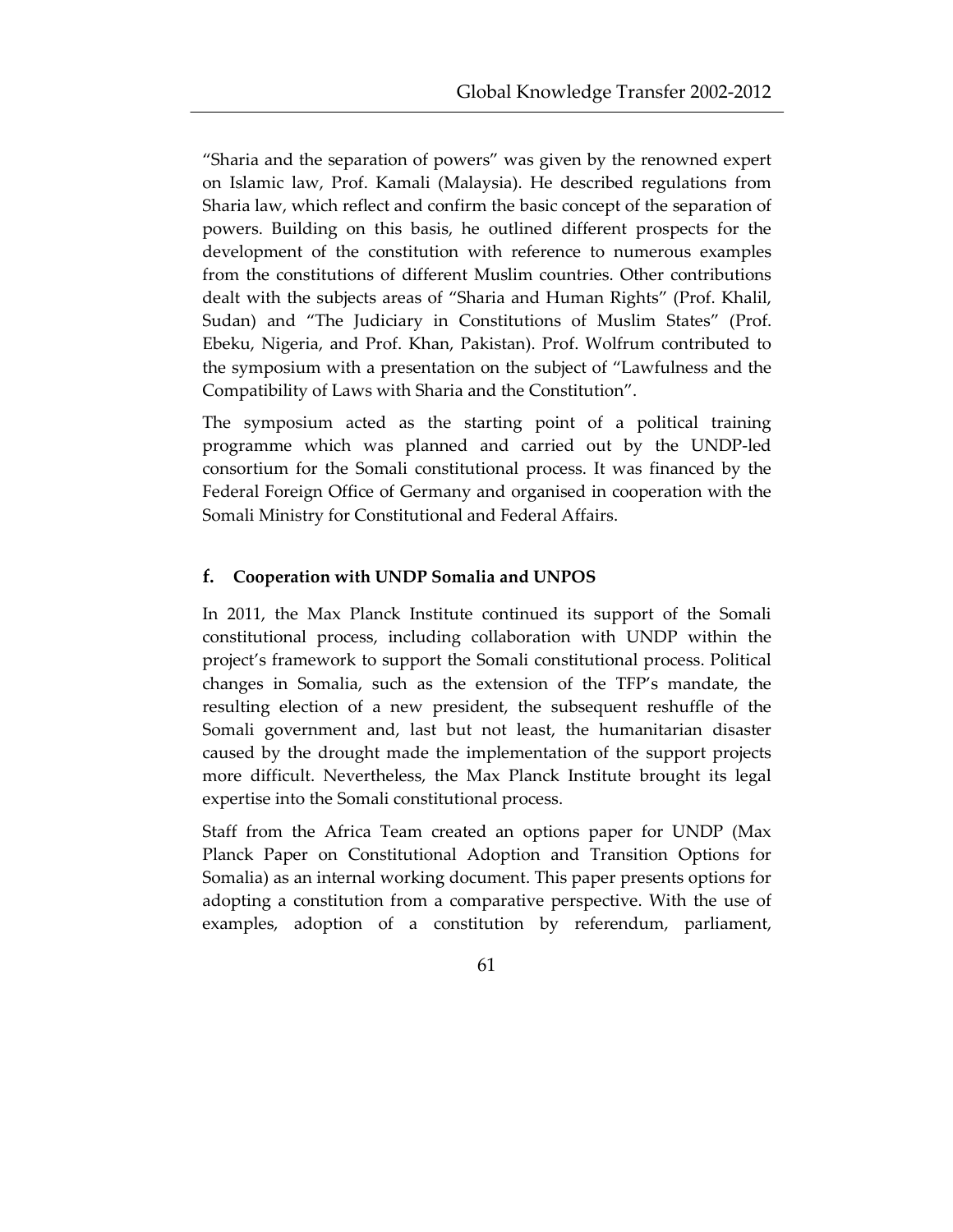presidential decree and a constituent assembly were explained, while different design models for a constituent assembly were also presented. In addition, the options paper deals with design options for an interim period against the background of the TFC. Options for the realisation of constitutions in particular are presented as well as for the (re-)building of state powers in terms of structure and personnel.

Furthermore, the Max Planck Institute has been regularly sending staff to Nairobi since the end of 2011 to work with the joint UNDP and UNPOS, Joint Constitutional Unit (JCU) working group stationed there. Members of the Africa Team aided the JCU with the textual preparation of the various conferences that were carried out in the context of the constitutional process, including the National Constitutional Conferences Garowe I & II, the International Expert Forum in Djibouti, the International Contact Group Meeting in Djibouti and the Civil Society Conference in Entebbe, Uganda. The Max Planck Institute provided support with the creation of the draft constitution and is involved in the preparation and organisation of the constituent assembly.

#### **3. Further planning**

The region of Somaliland, which unilaterally declared its independence in 1991, published a "ten-point agenda of reform strategy for justice" in 2008 to improve the quality of the judicial and extra-judicial settlement of disputes in Somaliland. Following this, an international justice conference was held in Hargeisa from 14 to 16 June 2011, which served as a discussion forum for national and international experts regarding the various judicial reform options.

Ten members of the Max Planck Institute Africa Team took part in this conference and this, as well as the first journey to Hargeisa in March, served to provide an overview of the status quo of the judicial system in Somaliland and, based on this, to develop a strategy for how the Max Planck Institute could support the implementation of a potential judicial reform in Somaliland. The Somalia Team of the Max Planck Institute plans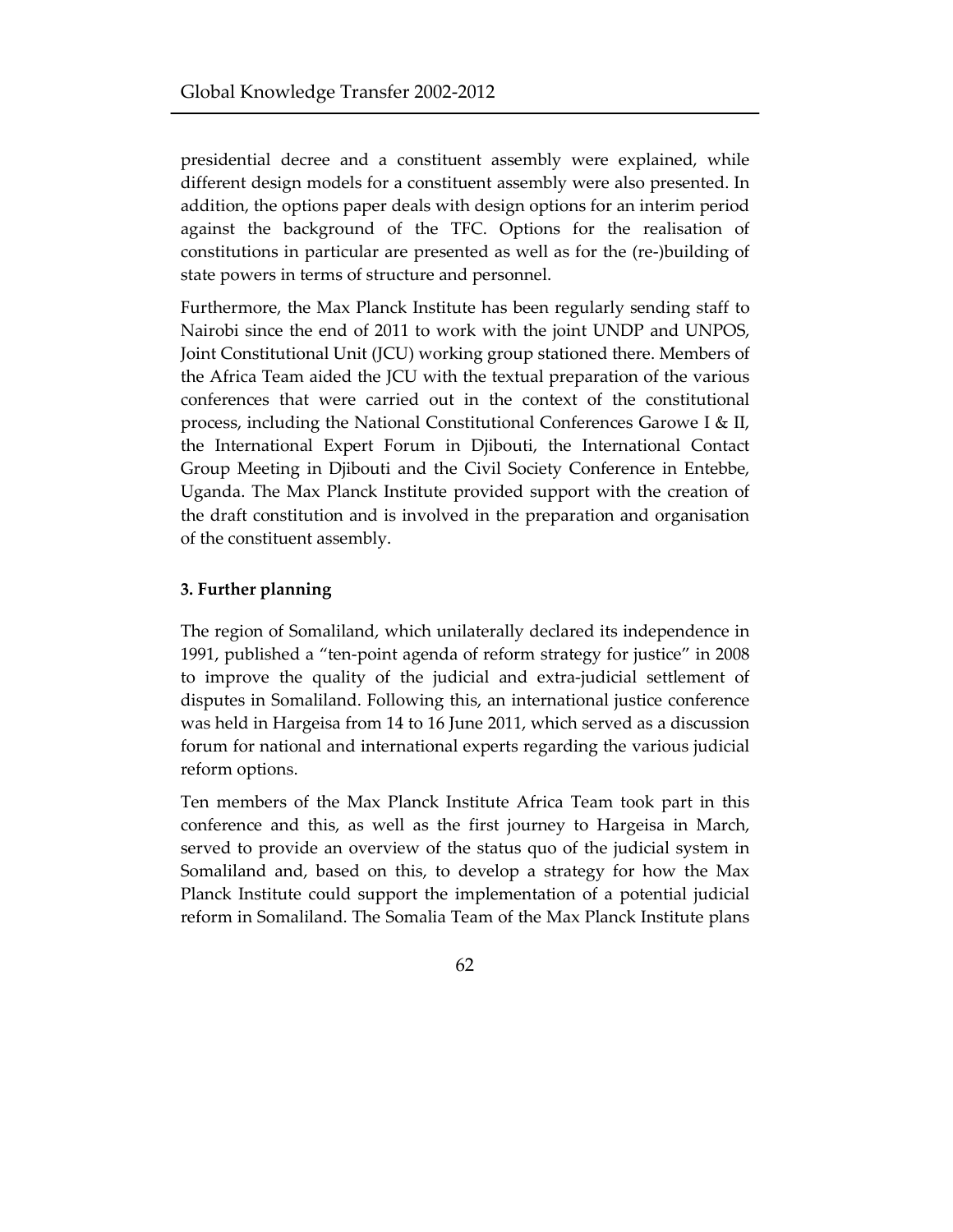to develop a capacity-building programme to improve the legal qualifications of officials and thereby contribute to the development of democracy and rule of law in Somaliland.

At the same time, the Somaliland region is posing interesting jurisprudential questions. In Somaliland, there are partially conflicting legal systems, such as Sharia, different common law regulations as well as laws remaining from the Italian or British colonial period. This means that questions arise regarding the resolution of these conflicts and the systematisation of tribal laws. The lack of recognition of Somaliland as a state and the matters of international law associated with this are also, in light of the independence of South Sudan, becoming topical once more.

## **4. Academic works and publications**

#### **a. Handbooks**

Several publications and research projects have arisen from the Max Planck Institute's Somalia Project. The Africa Team put together the following comparative handbooks which were made available to members of the IFCC at each workshop:

- *Max Planck Manual on Constitution Building Options for the Structure of the Executive Branch of Government*. 2008.
- *Max Planck Manual on Constitution Building Options for the Structure of the Judiciary*. 2008.
- *Max Planck Manual on Constitution Building Shari'a and Customary Law in a Constitution*. 2008.
- *Max Planck Manual on Constitution Building Structures and Principles of a Constitution*. second edition 2010.
- *Max Planck Manual on Constitution Building The Formation of Sub-Units in Federal Systems* 2008.
- *Max Planck Manual on Constitution Building The Legislature*. 2008.